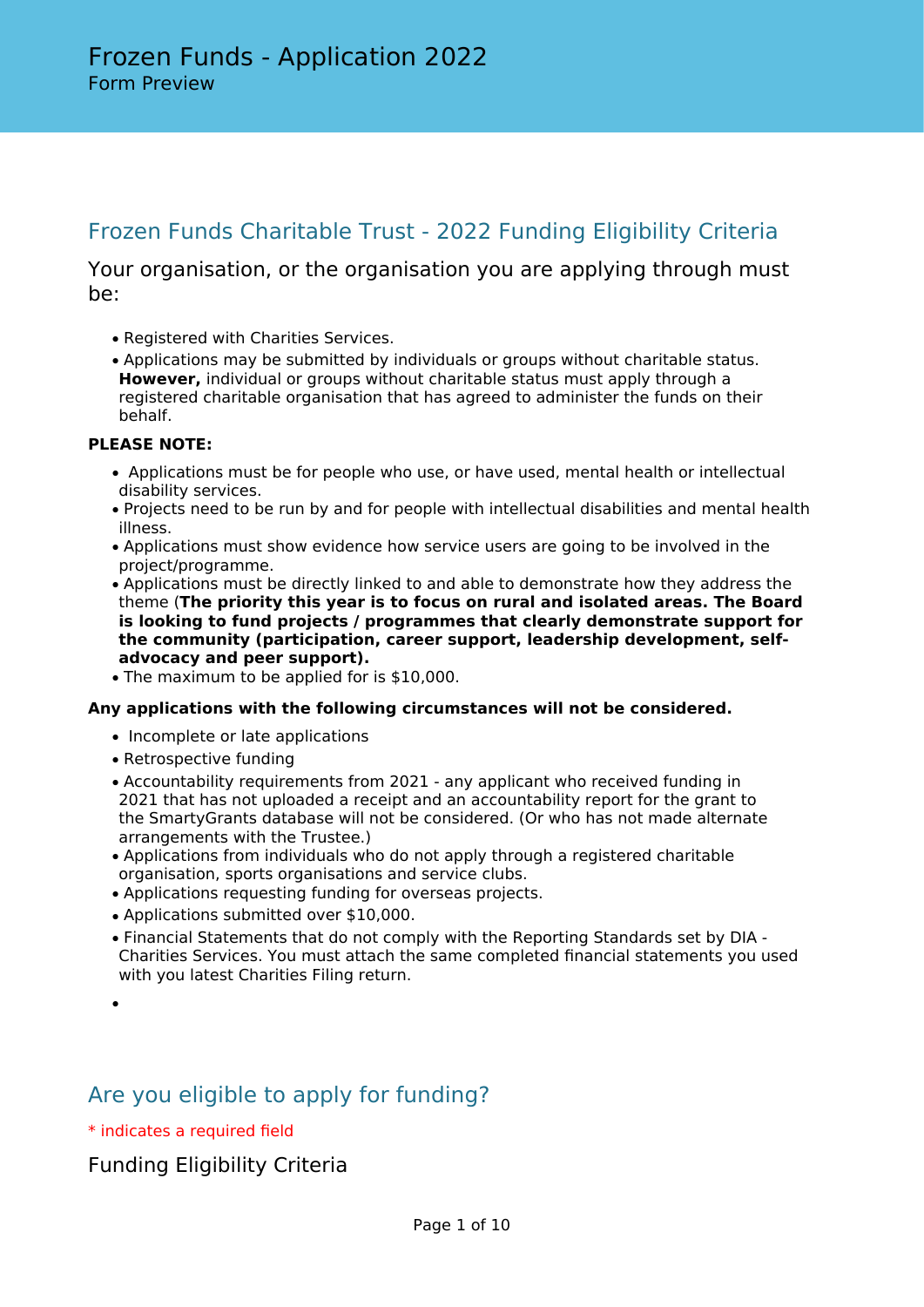Before you answer the questions below please read the Trust'[s Funding Eligibility Criteria](https://www.publictrust.co.nz/grants/how-do-i-find-one/grants/frozen-funds-charitable-trust) and check the Grant Round's Theme.

Individuals who need assistance with their application are encouraged to seek it from the charitable organisation they are applying through, or another trusted person or agency. Unfortunately the Frozen Funds Charitable Trust cannot offer assistance with completing applications.

If you answer *no* to any of the questions below you are *not eligible to apply* to the Trust for funding. **PLEASE DO NOT SUBMIT AN APPLICATION AS IT WILL NOT BE CONSIDERED BY THE TRUST**

#### **Are you applying as an organisation, or an individual, or a group (without charitable status)? \***

- Organisation (Registered with Charities Services)
- Individual
- $\bigcirc$  Group (not registered with Charities Services)

#### **Is your organisation or the organisation you are applying through registered with Charities Services? \***

- Yes
- No

#### **Have you read the Trust's funding eligibility criteria and the grant round's theme.**

- **\*** ○ Yes
- No

## Applicant Details

#### \* indicates a required field

#### Organisation Details

| Name of your<br>organisation or the<br>organisation you are<br>applying through $*$ | <b>Organisation Name</b>                                                                                                        |  |  |
|-------------------------------------------------------------------------------------|---------------------------------------------------------------------------------------------------------------------------------|--|--|
|                                                                                     | If your organisation is a branch of a national body please enter<br>your name in the following format 'ABC Group - Wellington'. |  |  |
| Individual or group                                                                 |                                                                                                                                 |  |  |
| <b>Name of individual or</b>                                                        |                                                                                                                                 |  |  |
| group                                                                               |                                                                                                                                 |  |  |
|                                                                                     | Only complete section 2 if you are applying as an individual or<br>group through a Charitable organisation                      |  |  |
| What is the individual /                                                            |                                                                                                                                 |  |  |
| groups credentials to<br>provide the project?                                       | Please limit your answer to 100 words or less.                                                                                  |  |  |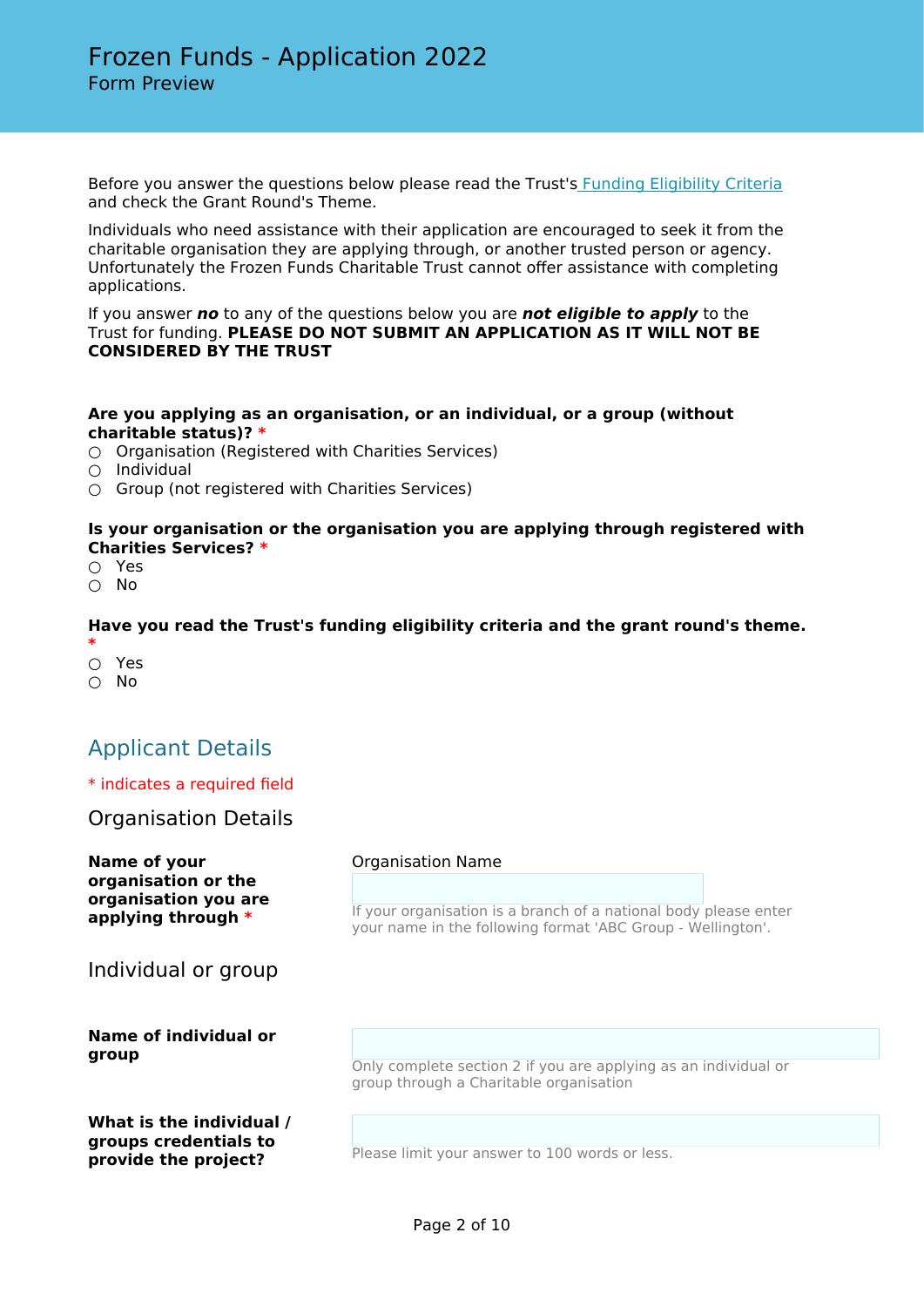**Please attach a CV for individuals**

Attach a file:

#### **Please enter and lookup your charities registration number, format CC12345 \***

The Charity Registration Number provided will be used to look up the following information. Click Lookup above to check that you have entered the Charity Registration Number correctly.

| New Zealand Charities Register Information |  |  |
|--------------------------------------------|--|--|
| <b>Charity Registration</b>                |  |  |
| Number                                     |  |  |
| <b>Organisation Name</b>                   |  |  |
| <b>Other Names</b>                         |  |  |
| <b>Status</b>                              |  |  |
| <b>Street Address</b>                      |  |  |
| Postal Address                             |  |  |
| Telephone                                  |  |  |
| Fax                                        |  |  |
| Email                                      |  |  |
| Website                                    |  |  |
| Date Registered                            |  |  |
|                                            |  |  |

Please enter the number in upper case, with no spaces between the letters and digits. If you have entered the number correctly the fields in the grey box will populate.

#### **Is your organisation GST Registered?**

 $\bigcirc$  Yes  $\bigcirc$  No

#### **IRD/GST Number**

Must be at least 11 characters, format: 012-345-678.

#### Please provide your bank details

Note that payments will only be made to bank accounts under your organisation's name. No payments will be made to third party bank accounts.

If your organisation is applying on behalf of an individual or group the Trust will deposit the grant to the organisation's bank account as the organisation administers the funds on their behalf.

#### **Bank Account \***

Account Name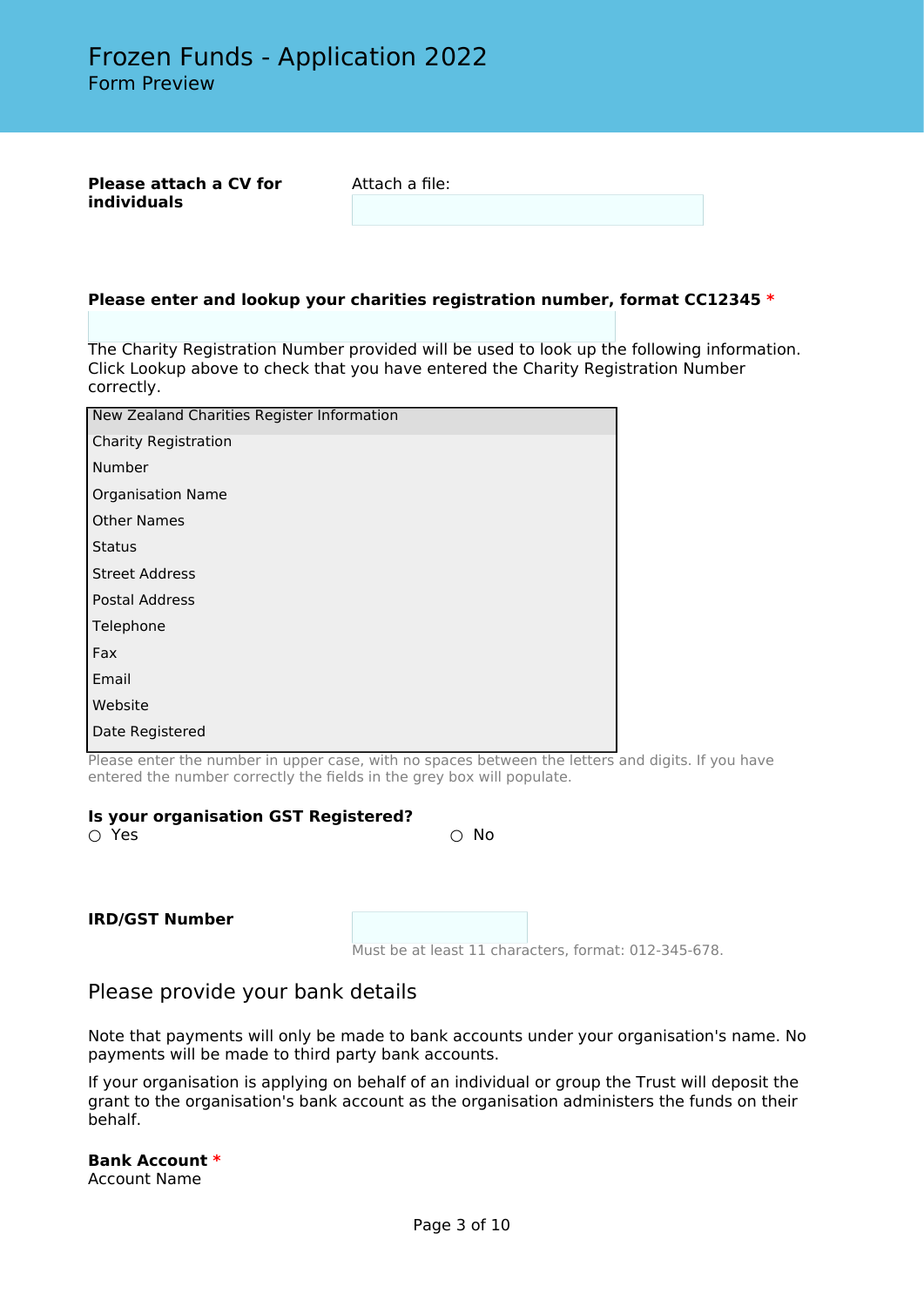| <b>Account Number</b> |  |  |
|-----------------------|--|--|
|                       |  |  |

Must be a valid New Zealand bank account format.

#### **Please attach a bank deposit slip or verification of your bank account details \*** Attach a file:

Verification of your organisation's bank account can either be; a full bank statement issued in your organisation's name & dated within the last 3 months, OR a signed written & stamped confirmation from a bank of your organisations account number dated within the last 3 months.

| <b>Contact for this</b><br><b>Application *</b> | Title      | First Name                                                   | Last Name |  |
|-------------------------------------------------|------------|--------------------------------------------------------------|-----------|--|
| <b>Position Held</b>                            |            |                                                              |           |  |
| <b>Contact Phone Number *</b>                   | area code. | Please provide a daytime contact phone number, including the |           |  |
| <b>Contact Person's Email *</b>                 |            | Must be an email address.                                    |           |  |

# Tell us about your organisation, or yourself, or your group

#### \* indicates a required field

**Please tell us about your organisation / self? \***

Word count: Must be no more than 150 words.

#### **How many paid staff do you have?**

Only complete if you are applying as an organisation. Please show the number of FTE for your branch.

#### **How many volunteers do you have?**

Only complete if you are applying as an organisation. Please show the number of volunteers for your branch.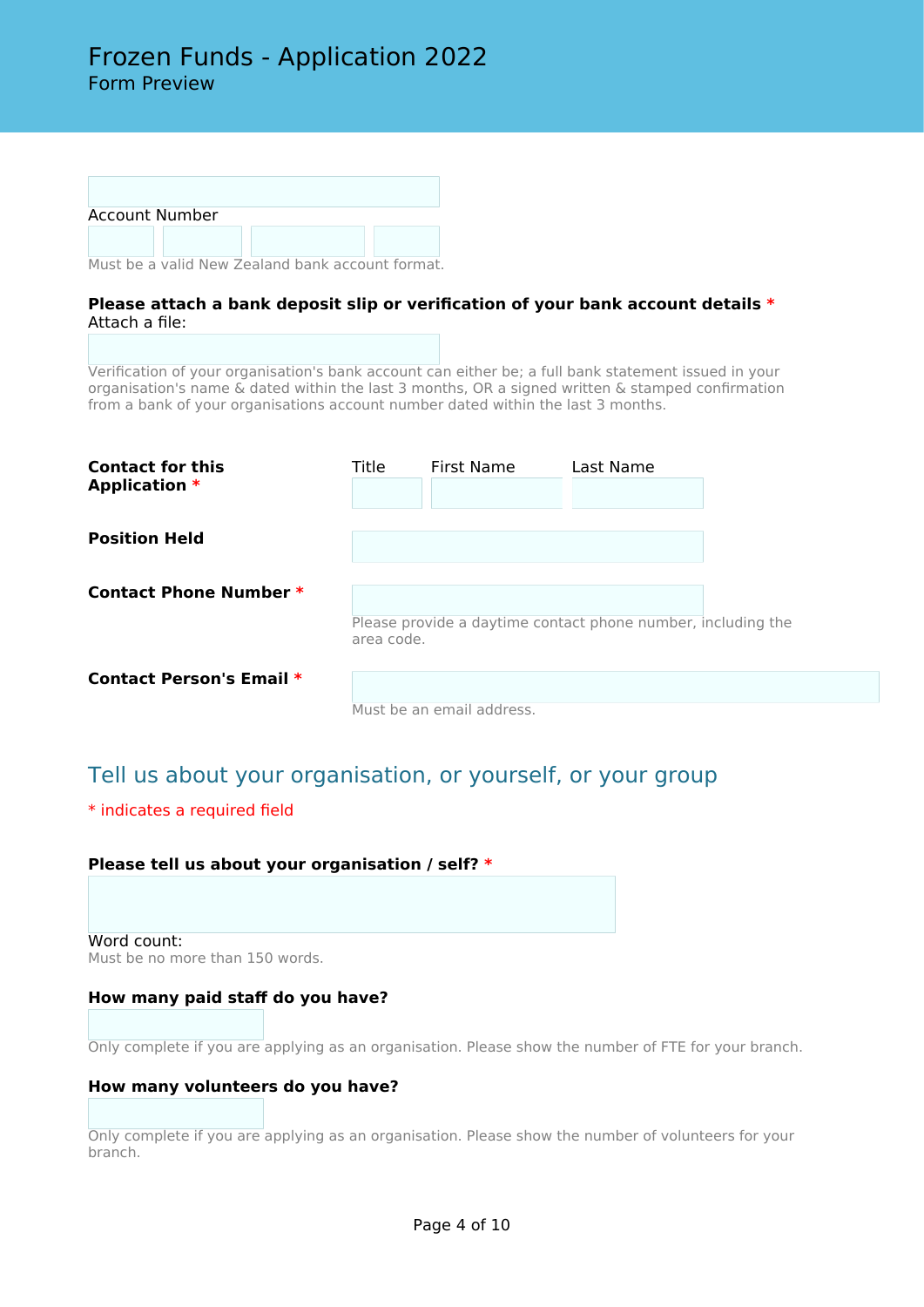### What are you applying for?

#### **Funding Request Title \***

In 10 words or less – if you had to give a brief statement to describe your funding request what would you say? e.g. Equipment (x2 wheelchairs); To provide counselling services; Operating expenses – 6 months' rent; etc.

#### **How much funding is your organisation requesting? \***

\$

NOTE: the maximum grant amount that you can apply for is \$10,000. Please round to the nearest \$. If you are GST registered the amount requested must EXCLUDE GST.

#### **Tell us about the project or mahi you're applying for funding for? \***

#### Word count:

Must be no more than 250 words.

Please provide specific details of your project/programme, the expense you wish to pay or item you wish to purchase. What are the expected outcomes of the funding and who will benefit?

#### **Please tell us how you think this fits our funding theme? \***

Word count: Must be no more than 200 words.

#### **What sector is this project supporting? \***

#### ○ Mental Health Sector ○ Intellectual Disability Sector

If this project is supporting both sectors please chose the one that will receive greater share of the funding support.

#### **How many people/service users is this project intended to reach? \***

Must be a number

#### **Which of the following population groups will your project reach (tick all that apply): \***

- □ Older people
- $\Box$  People with disabilities
- □ Pasifika
- ☐ Youth
- ☐ People with current significant health considerations
- □ People with a background as a migrant and/or refugee
- $<sub>□</sub>$  Rainbow communities</sub>
- □ People who are rurally isolated
- □ Don't know
- ☐ Other: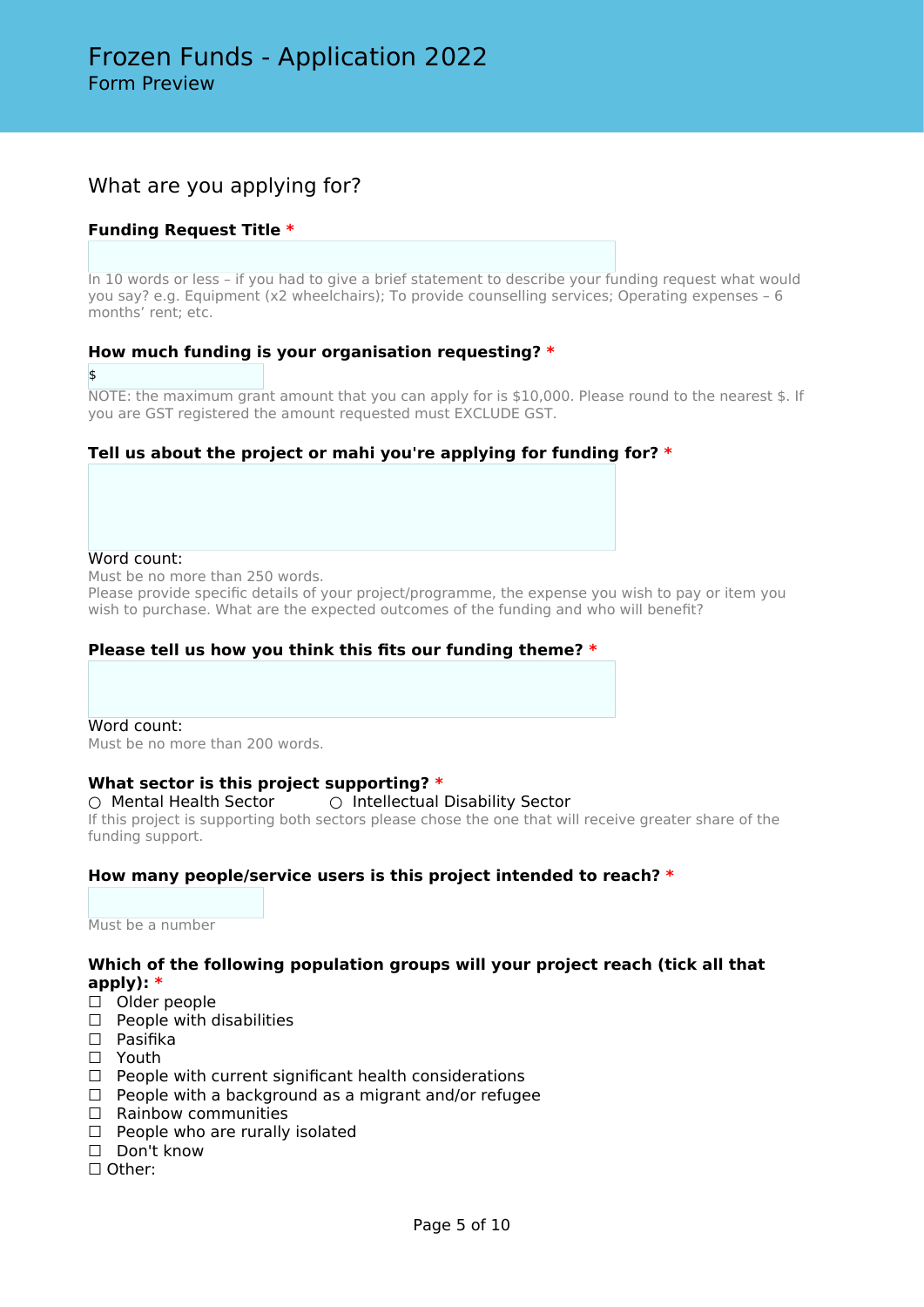If 'other', please specify

**If this project is not managed by people with intellectual disability or people with lived experience of mental distress, please give evidence of how you will work in partnership with them.**

Word count: Must be no more than 150 words.

#### **Where will the project operate?**

○ Nationwide ○ Hawke's Bay ○ Northland ○ Tasman

- 
- Auckland ○ Manawatu-Wanganui
- 
- 
- Gisborne
- Bay of Plenty Marlborough Southland West Coast ○ Canterbury ○ Nelson ○ Taranaki ○ Wellington
- Otago Waikato
	-
- 
- 
- 

#### **What is the total expected cost of your project? \***

\$

**Project start date**

#### **Project end date**

**If the full grant requested is not received will the project still go ahead? \***

- Yes
- No

**Tell us how you will fund the remaining balance required? Include details of other funding applications you have made.**

#### Word count:

Must be no more than 100 words.

This is specifically related to the purpose of the application. If you are seeking other grants how much of your funding is confirmed?

What will you use the Frozen Funds funding for? Please provide a high level breakdown of the costs you are asking us to fund. This should show us what you would spend our funding on.

*This should add up to the total you are requesting from the Frozen Funds Trust the answer to the previous question.*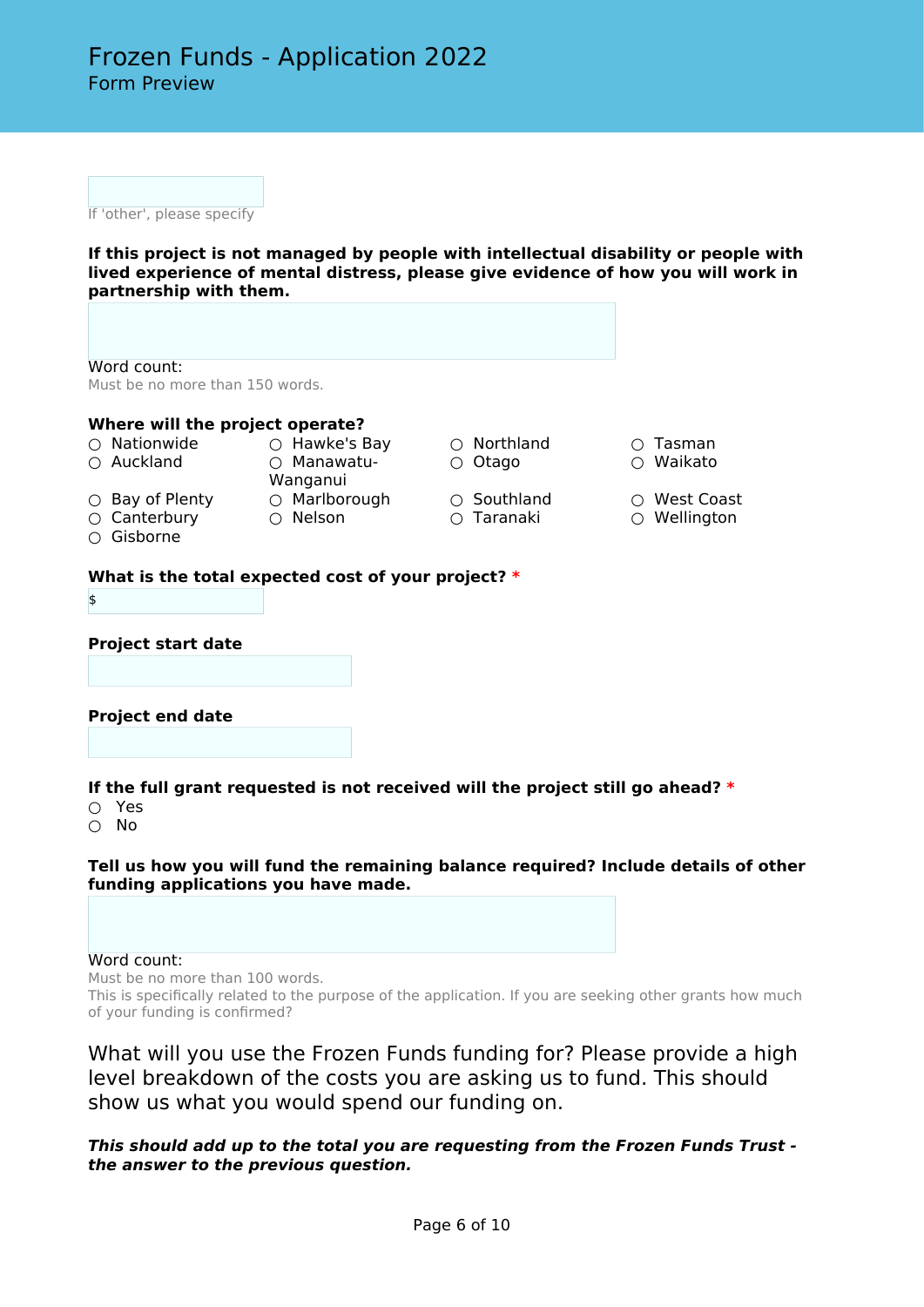| <b>Expenditure</b> |  |
|--------------------|--|
|                    |  |
|                    |  |
|                    |  |
|                    |  |
|                    |  |
|                    |  |
|                    |  |
|                    |  |

Budgets, Cost and Quotes

**Project specific - Please attach supporting quotes, budgets etc. here** Attach a file:

## Your Organisation's Financial Details

#### \* indicates a required field

| Please attach a copy of your most recent Financial Statements * | <b>Financial Statement Balance Date *</b> |  |  |
|-----------------------------------------------------------------|-------------------------------------------|--|--|
| Attach a file:                                                  |                                           |  |  |
|                                                                 |                                           |  |  |
|                                                                 |                                           |  |  |
|                                                                 |                                           |  |  |

Note that financial statements must comply with the reporting standards set by Department of Internal Affairs - Charities Services. You must attach the same financial statements you used for the latest Charities Filing return.

### Income & Expenditure and Assets & Liabilities

In the questions below please provide financial details using your most recent Financial Statements.

| Total Income *              |                   |                                                            |
|-----------------------------|-------------------|------------------------------------------------------------|
| <b>Total Expenditure *</b>  |                   |                                                            |
| Net Surplus/Deficit *       |                   |                                                            |
| <b>Current Assets *</b>     | within 12 months. | E.g. Bank accounts, debtors, stock, term deposits maturing |
| <b>Non-Current Assets *</b> |                   |                                                            |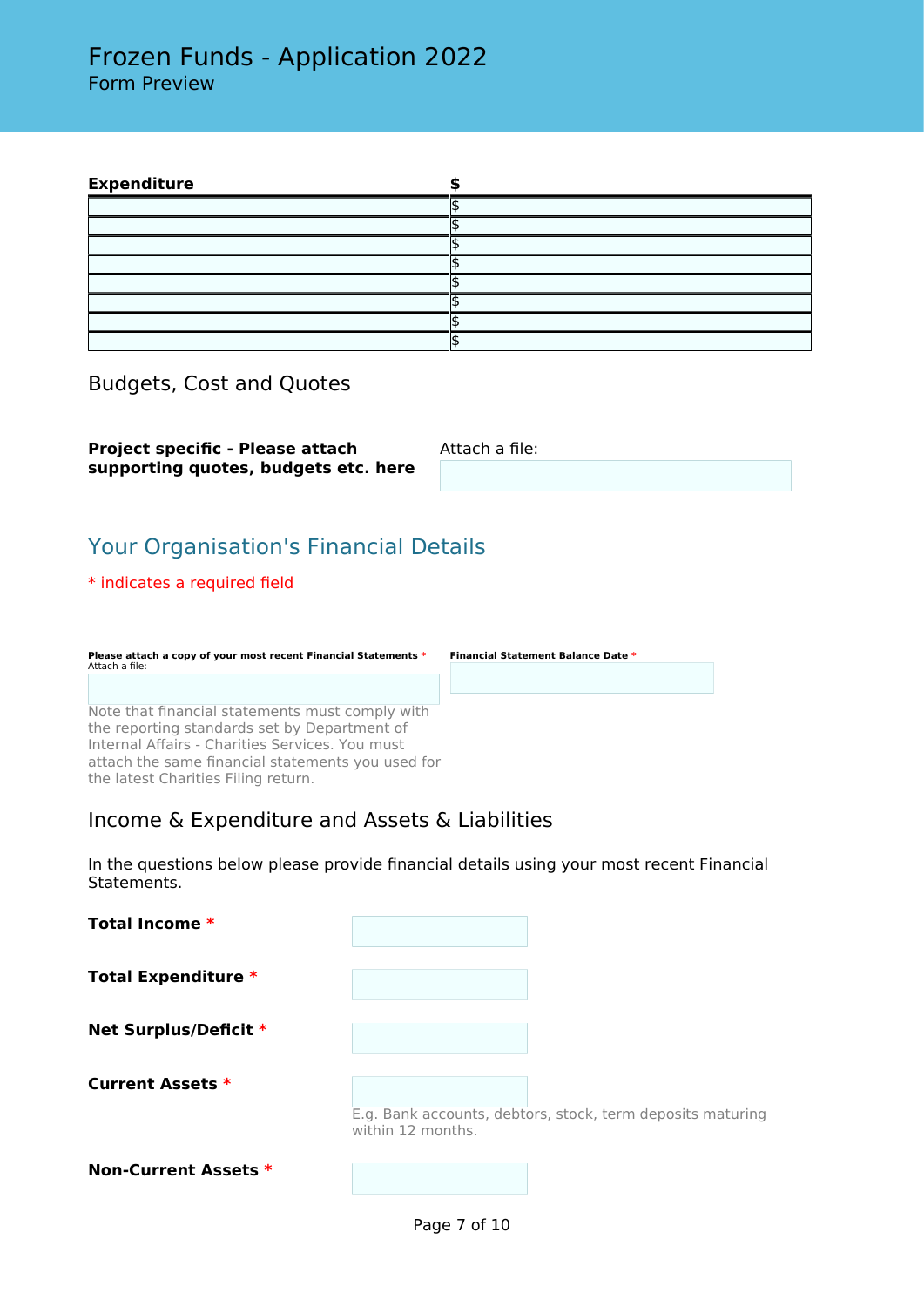|                                                                              | E.g. Property, investments, equipment & other assets.             |
|------------------------------------------------------------------------------|-------------------------------------------------------------------|
| <b>Total Assets *</b>                                                        |                                                                   |
| <b>Current Liabilities *</b>                                                 | E.g. Overdrafts, creditors, unused donations with conditions etc. |
| <b>Non-Current Liabilities *</b>                                             | E.g. Loans, Mortgages etc.                                        |
| <b>Total Liabilities *</b>                                                   |                                                                   |
| <b>Working Capital (Current</b><br><b>Assets - Current</b><br>Liabilities) * |                                                                   |

Sources of Funding

Please list your organisation's top 10 sources of external funding (such as grants, government contracts & foundation income) for the next 12 months. For unconfirmed sources of funding, you may write, 'unconfirmed' next to it in brackets. E.g. ABC grant (unconfirmed).

| <b>Funding Source/</b><br><b>Organisation</b> | <b>Amount</b>            | <b>Funding End Date</b> |
|-----------------------------------------------|--------------------------|-------------------------|
|                                               | \$                       |                         |
|                                               | đ                        |                         |
|                                               |                          |                         |
|                                               |                          |                         |
|                                               |                          |                         |
|                                               |                          |                         |
|                                               |                          |                         |
|                                               |                          |                         |
|                                               |                          |                         |
|                                               |                          |                         |
|                                               | Must be a dollar amount. | Must be a date.         |

## Final information & declarations

#### \* indicates a required field

**Is there any other supporting information you would like to upload? Please limit to 2 documents.**

Attach a file: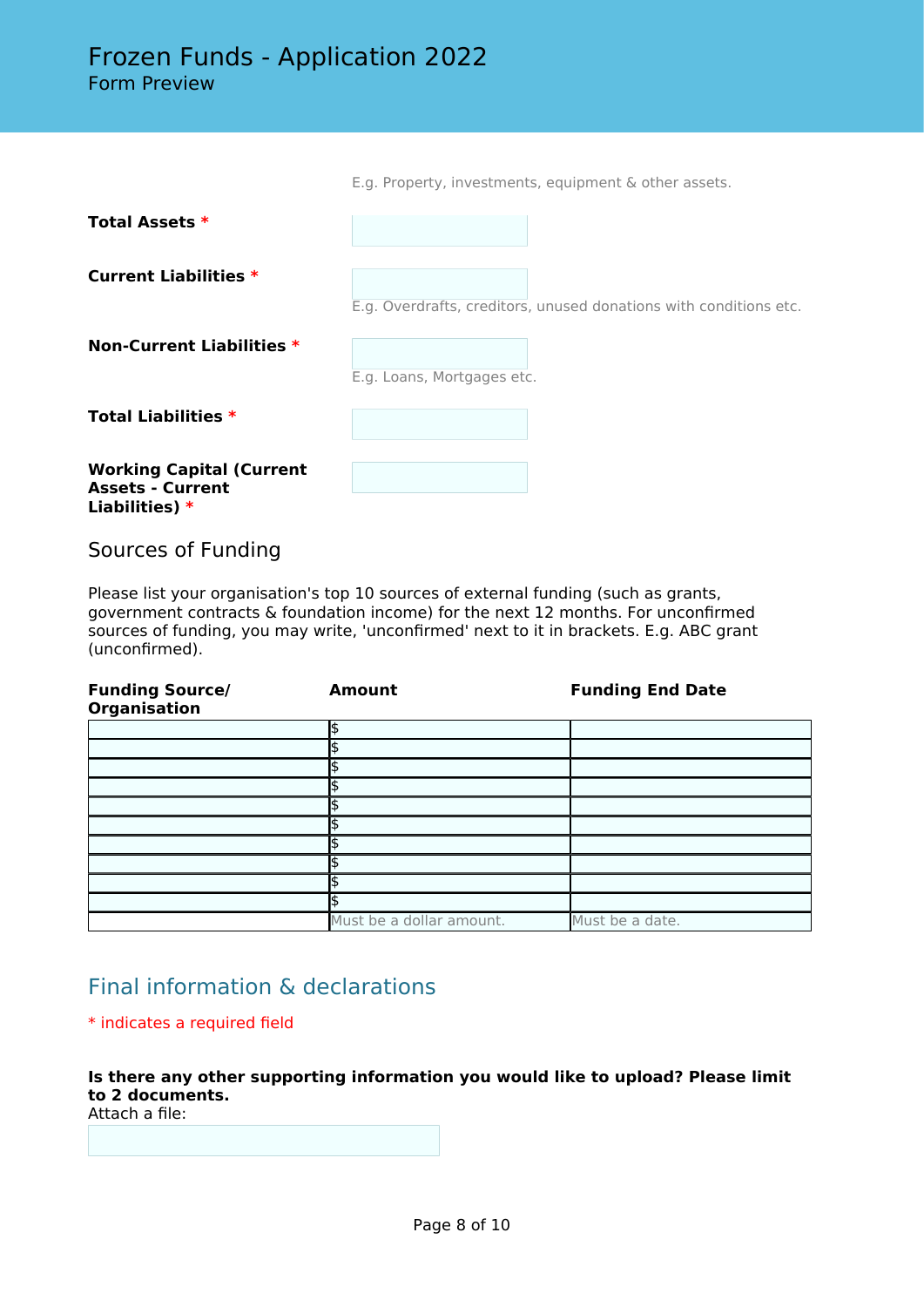E.g. Supporting research, letters of support etc.

Our preferred format for attachments is PDF, Excel, Word or JPG.

Supporting materials cannot exceed 25MB in size, as files exceeding this will not upload.

#### **How did you hear about the Trust?**

- $\Box$  I have applied to the Trust in the past.
- ☐ Word of mouth or recommendation.
- □ Internet (e.g. Public Trust, search engine or other funding websites).
- ☐ Facebook
- $\Box$  Media (e.g. Newspaper or radio adverts).
- ☐ Other:

### Declaration & Privacy Statement

#### **I certify that:**

- I am authorised by my organisation to complete and submit this application;
- to the best of my knowledge, all details supplied in this application and any attached documents are true and correct.

I agree that I will contact Public Trust immediately if any information provided in this application changes or is incorrect.

I understand that if the Trust approves a grant, my organisation will be required to comply with any terms and conditions applying to the grant, including those set out on Public Trust's website, and be bound by the content of my application to apply the funding for the purpose(s) for which it was requested. My organisation may also be required to comply with the Trust's accountability requirements.

If the project produces any written material or DVD's the finished article is to be supplied free of charge to Public Trust in PDF or other electronic format. You authorise Public Trust to provide those copies free of charge to the Mental Health Foundation and the Donald Beasley Institute (Dunedin) to be held in their online libraries or website in a PDF version so that individuals and organisations can have access to and download this finished material free of charge. On this basis, you grant the Mental Health Foundation and the Donald Beasley Institute and those individuals and entities who access the materials through those two entities an irrevocable worldwide license to redistribute, copy, use or modify, and adapt those materials, provided that they acknowledge the source of the material and do not charge anyone for access to those materials.

By submitting an application I/my organisation consents to the information collected by Public Trust being used for the purpose of assessing this application and any other application for funding made to other Trusts administered by Public Trust. It is acknowledged that if all of the information requested is not provided Public Trust & the Trust Board may not be able to assess the application. I/My organisation also consents to the information supplied in this application being made available to other parties in the course of enquiries regarding application and/or publishing the results of funding approved. It is acknowledged that individuals may ask for access to personal information held about them and, if they believe the information is incorrect, they can request correction of that information.

Funding recipients may be asked to publicly acknowledge the grant from the Trust.